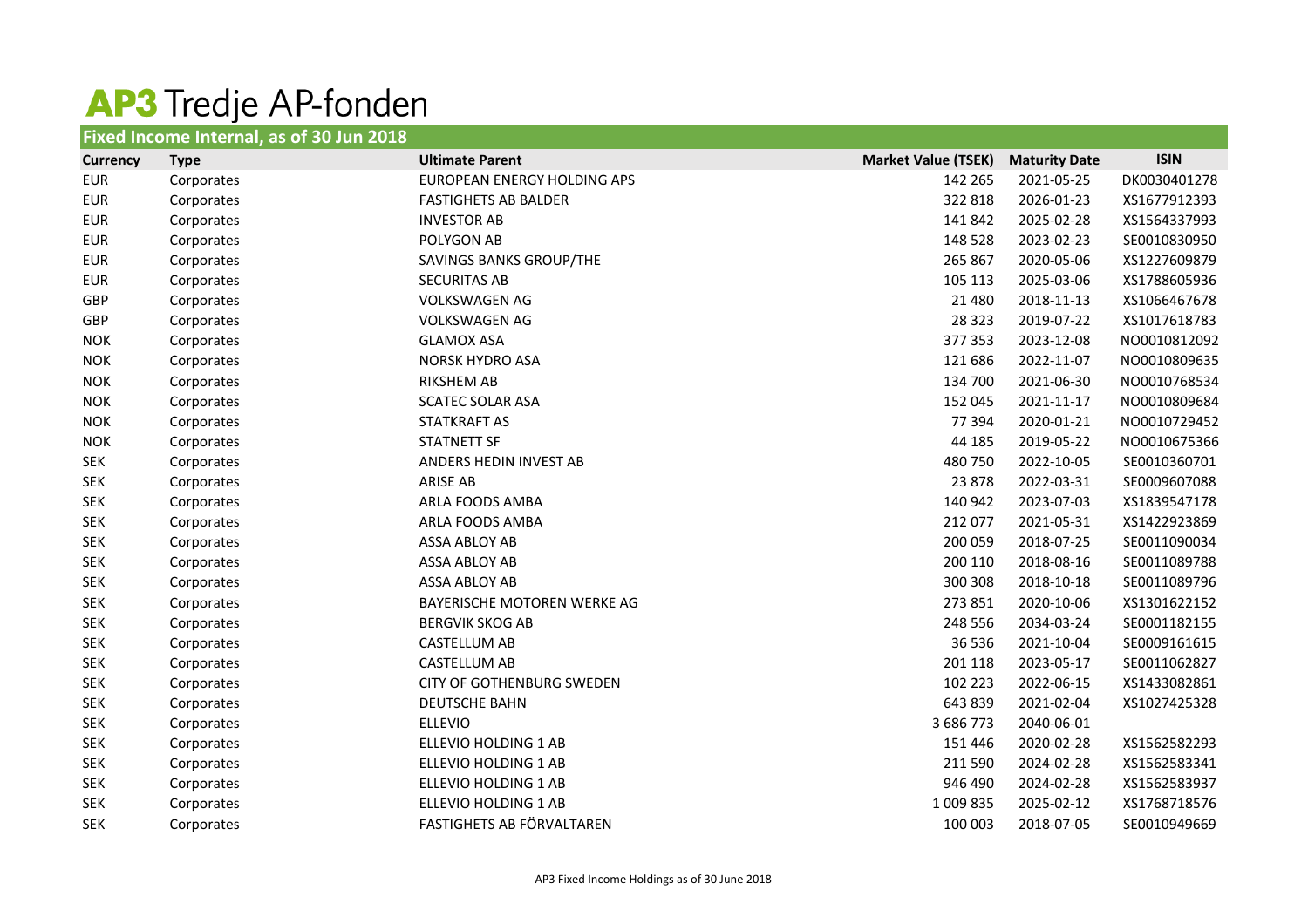| Fixed Income Internal, as of 30 Jun 2018 |             |                            |                            |                      |              |  |
|------------------------------------------|-------------|----------------------------|----------------------------|----------------------|--------------|--|
| <b>Currency</b>                          | <b>Type</b> | <b>Ultimate Parent</b>     | <b>Market Value (TSEK)</b> | <b>Maturity Date</b> | <b>ISIN</b>  |  |
| <b>SEK</b>                               | Corporates  | <b>FORTUM VÄRME</b>        | 134 570                    | 2022-05-18           | SE0007075130 |  |
| <b>SEK</b>                               | Corporates  | <b>FORTUM VÄRME</b>        | 203 265                    | 2025-02-24           | SE0010599019 |  |
| <b>SEK</b>                               | Corporates  | <b>HEMSO FASTIGHETS AB</b> | 50 042                     | 2018-09-17           | SE0011036755 |  |
| <b>SEK</b>                               | Corporates  | <b>HEMSO FASTIGHETS AB</b> | 92 610                     | 2021-06-03           | SE0008406243 |  |
| <b>SEK</b>                               | Corporates  | <b>HEMSO FASTIGHETS AB</b> | 100 074                    | 2018-09-03           | SE0011204551 |  |
| <b>SEK</b>                               | Corporates  | <b>HEMSO FASTIGHETS AB</b> | 100 079                    | 2018-09-10           | SE0010985168 |  |
| <b>SEK</b>                               | Corporates  | <b>HEMSO FASTIGHETS AB</b> | 145 098                    | 2018-08-28           | SE0010948455 |  |
| <b>SEK</b>                               | Corporates  | <b>HEMSO FASTIGHETS AB</b> | 150 120                    | 2018-09-12           | SE0010985580 |  |
| <b>SEK</b>                               | Corporates  | <b>HEMSO FASTIGHETS AB</b> | 175 134                    | 2018-09-07           | SE0010984930 |  |
| <b>SEK</b>                               | Corporates  | <b>HEMSO FASTIGHETS AB</b> | 200 204                    | 2018-10-17           | SE0011116292 |  |
| <b>SEK</b>                               | Corporates  | <b>HEMSO FASTIGHETS AB</b> | 203 468                    | 2020-06-04           | SE0007185384 |  |
| <b>SEK</b>                               | Corporates  | <b>HEMSO FASTIGHETS AB</b> | 257 606                    | 2019-10-21           | SE0007665807 |  |
| <b>SEK</b>                               | Corporates  | <b>HEMSO FASTIGHETS AB</b> | 300 179                    | 2018-08-20           | SE0011166826 |  |
| <b>SEK</b>                               | Corporates  | <b>HEMSO FASTIGHETS AB</b> | 350 310                    | 2018-09-28           | SE0011062041 |  |
| <b>SEK</b>                               | Corporates  | <b>HEMSO FASTIGHETS AB</b> | 400 267                    | 2018-08-27           | SE0010947929 |  |
| <b>SEK</b>                               | Corporates  | <b>HEMSO FASTIGHETS AB</b> | 102 315                    | 2019-10-21           | SE0007665815 |  |
| <b>SEK</b>                               | Corporates  | <b>HEMSO FASTIGHETS AB</b> | 255 611                    | 2024-10-02           | XS1692152785 |  |
| <b>SEK</b>                               | Corporates  | <b>IKANO BANK AB</b>       | 72 601                     | 2020-04-15           | SE0006994265 |  |
| <b>SEK</b>                               | Corporates  | <b>JERNHUSEN</b>           | 100 070                    | 2018-08-30           | SE0011178417 |  |
| <b>SEK</b>                               | Corporates  | <b>JERNHUSEN</b>           | 110 069                    | 2018-08-23           | SE0011167493 |  |
| <b>SEK</b>                               | Corporates  | <b>JERNHUSEN</b>           | 150 083                    | 2018-08-16           | SE0011116060 |  |
| <b>SEK</b>                               | Corporates  | <b>JERNHUSEN</b>           | 250 203                    | 2018-09-14           | SE0011205509 |  |
| <b>SEK</b>                               | Corporates  | LANSFORSAKRINGAR AB        | 55 077                     | 2018-08-20           | SE0007412846 |  |
| <b>SEK</b>                               | Corporates  | LANSFORSAKRINGAR AB        | 153 994                    | 2021-05-18           | SE0008348270 |  |
| <b>SEK</b>                               | Corporates  | <b>LKAB</b>                | 91 857                     | 2019-12-09           | SE0006535928 |  |
| <b>SEK</b>                               | Corporates  | <b>NORSK HYDRO ASA</b>     | 202 025                    | 2022-11-07           | NO0010809676 |  |
| <b>SEK</b>                               | Corporates  | <b>RIKSHEM AB</b>          | 50 0 28                    | 2018-08-16           | SE0011116052 |  |
| <b>SEK</b>                               | Corporates  | <b>RIKSHEM AB</b>          | 50 037                     | 2018-09-03           | SE0011204536 |  |
| <b>SEK</b>                               | Corporates  | <b>RIKSHEM AB</b>          | 100 081                    | 2018-09-14           | SE0011205616 |  |
| <b>SEK</b>                               | Corporates  | <b>RIKSHEM AB</b>          | 100 085                    | 2018-09-21           | SE0011282110 |  |
| <b>SEK</b>                               | Corporates  | <b>RIKSHEM AB</b>          | 100 087                    | 2018-09-24           | SE0011308113 |  |
| <b>SEK</b>                               | Corporates  | <b>RIKSHEM AB</b>          | 125 096                    | 2018-09-07           | SE0011204999 |  |
| <b>SEK</b>                               | Corporates  | <b>RIKSHEM AB</b>          | 150 118                    | 2018-09-10           | SE0011205491 |  |
| <b>SEK</b>                               | Corporates  | <b>RIKSHEM AB</b>          | 200 000                    | 2018-07-03           | SE0011089044 |  |
| <b>SEK</b>                               | Corporates  | <b>RIKSHEM AB</b>          | 200 016                    | 2018-07-09           | SE0011089887 |  |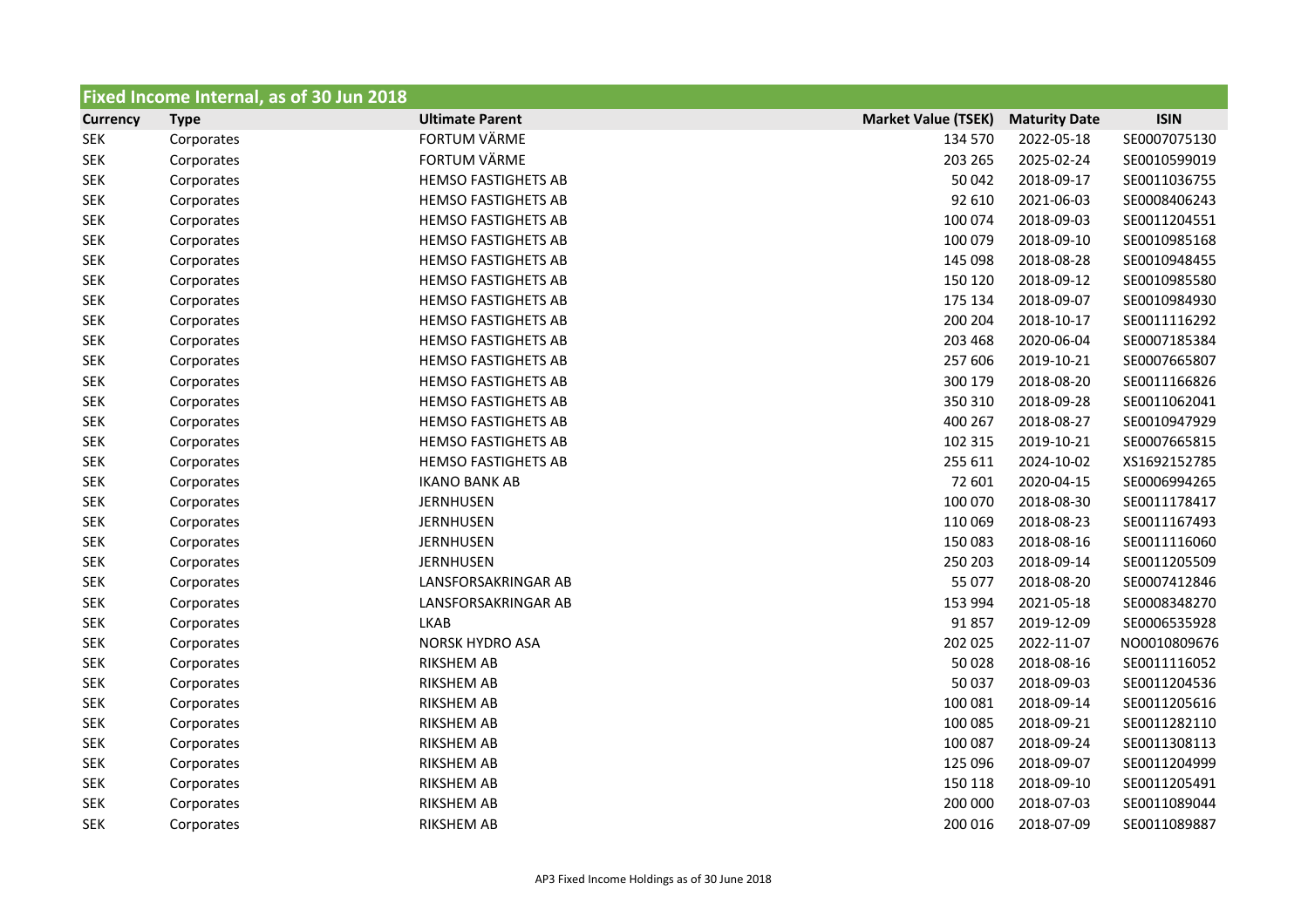| Fixed Income Internal, as of 30 Jun 2018 |             |                            |                            |                      |              |  |
|------------------------------------------|-------------|----------------------------|----------------------------|----------------------|--------------|--|
| <b>Currency</b>                          | <b>Type</b> | <b>Ultimate Parent</b>     | <b>Market Value (TSEK)</b> | <b>Maturity Date</b> | <b>ISIN</b>  |  |
| <b>SEK</b>                               | Corporates  | <b>RIKSHEM AB</b>          | 200 127                    | 2018-08-24           | SE0011167667 |  |
| <b>SEK</b>                               | Corporates  | <b>RIKSHEM AB</b>          | 250 149                    | 2018-08-20           | SE0011167261 |  |
| <b>SEK</b>                               | Corporates  | <b>RIKSHEM AB</b>          | 250 177                    | 2018-08-31           | SE0011178540 |  |
| <b>SEK</b>                               | Corporates  | <b>RIKSHEM AB</b>          | 63 578                     | 2022-02-22           | SE0009345630 |  |
| <b>SEK</b>                               | Corporates  | <b>RIKSHEM AB</b>          | 124 916                    | 2020-01-20           | SE0007953575 |  |
| <b>SEK</b>                               | Corporates  | <b>RIKSHEM AB</b>          | 204 022                    | 2022-10-19           | SE0010469031 |  |
| <b>SEK</b>                               | Corporates  | <b>RIKSHEM AB</b>          | 336833                     | 2021-04-22           | SE0008294185 |  |
| <b>SEK</b>                               | Corporates  | SAMPO OYJ                  | 170 719                    | 2046-12-01           | XS1525537145 |  |
| <b>SEK</b>                               | Corporates  | SAMPO OYJ                  | 267834                     | 2046-12-01           | XS1525537061 |  |
| <b>SEK</b>                               | Corporates  | <b>SCANIA</b>              | 151 047                    | 2019-10-11           | XS1595522092 |  |
| <b>SEK</b>                               | Corporates  | <b>SCANIA</b>              | 203 718                    | 2020-03-16           | XS1202801715 |  |
| <b>SEK</b>                               | Corporates  | <b>SERNEKE GROUP AB</b>    | 135 660                    | 2021-06-01           | SE0011256338 |  |
| <b>SEK</b>                               | Corporates  | SPARBANKEN SKANE AB        | 100 118                    | 2018-11-07           | SE0011205046 |  |
| <b>SEK</b>                               | Corporates  | SPARBANKEN SYD             | 101 017                    | 2022-06-28           | SE0010102426 |  |
| <b>SEK</b>                               | Corporates  | SPECIALFASTIGHETER         | 100 003                    | 2018-07-05           | SE0011089598 |  |
| <b>SEK</b>                               | Corporates  | <b>STEEN &amp; STROM</b>   | 140 110                    | 2018-09-10           | SE0010985382 |  |
| <b>SEK</b>                               | Corporates  | SVENSKA HANDELSBANKEN AB   | 235 814                    | 2027-11-15           | XS1717456914 |  |
| <b>SEK</b>                               | Corporates  | <b>SWEDISH MATCH AB</b>    | 155 948                    | 2021-01-29           | XS1353819003 |  |
| <b>SEK</b>                               | Corporates  | SWEDISH MATCH AB           | 198 054                    | 2018-09-19           | XS0678163154 |  |
| <b>SEK</b>                               | Corporates  | <b>SWEDISH MATCH AB</b>    | 200 109                    | 2020-12-01           | XS1830406937 |  |
| <b>SEK</b>                               | Corporates  | <b>SWEDISH MATCH AB</b>    | 285 338                    | 2023-02-27           | XS1782926924 |  |
| <b>SEK</b>                               | Corporates  | <b>SWEDISH MATCH AB</b>    | 557 238                    | 2022-05-30           | XS1619638528 |  |
| <b>SEK</b>                               | Corporates  | TELE2 AB                   | 311852                     | 2023-02-24           | XS1571151627 |  |
| <b>SEK</b>                               | Corporates  | <b>TELENOR</b>             | 255 980                    | 2019-03-19           | XS1046594542 |  |
| <b>SEK</b>                               | Corporates  | <b>TELIA CO AB</b>         | 258721                     | 2023-11-08           | XS0989164743 |  |
| <b>SEK</b>                               | Corporates  | <b>VASAKRONAN AB</b>       | 50 038                     | 2018-09-07           | SE0010984955 |  |
| <b>SEK</b>                               | Corporates  | <b>VASAKRONAN AB</b>       | 91 790                     | 2023-01-16           | SE0010766121 |  |
| <b>SEK</b>                               | Corporates  | <b>VASAKRONAN AB</b>       | 100 067                    | 2018-08-27           | SE0011088384 |  |
| <b>SEK</b>                               | Corporates  | <b>VASAKRONAN AB</b>       | 200 123                    | 2018-08-22           | SE0011282656 |  |
| <b>SEK</b>                               | Corporates  | <b>VASAKRONAN AB</b>       | 200 171                    | 2018-09-21           | SE0011282342 |  |
| <b>SEK</b>                               | Corporates  | <b>VOLVO AB</b>            | 100 124                    | 2018-11-16           | SE0011116128 |  |
| <b>SEK</b>                               | Corporates  | VOLVO AB                   | 100 497                    | 2019-09-19           | XS1616904147 |  |
| <b>SEK</b>                               | Corporates  | <b>VOLVO AB</b>            | 100 609                    | 2019-09-19           | XS1616904493 |  |
| <b>SEK</b>                               | Corporates  | <b>VOLVO AB</b>            | 150 578                    | 2020-11-30           | XS1725783572 |  |
| <b>SEK</b>                               | Corporates  | <b>VOLVOFINANS BANK AB</b> | 151 515                    | 2022-03-09           | SE0010832691 |  |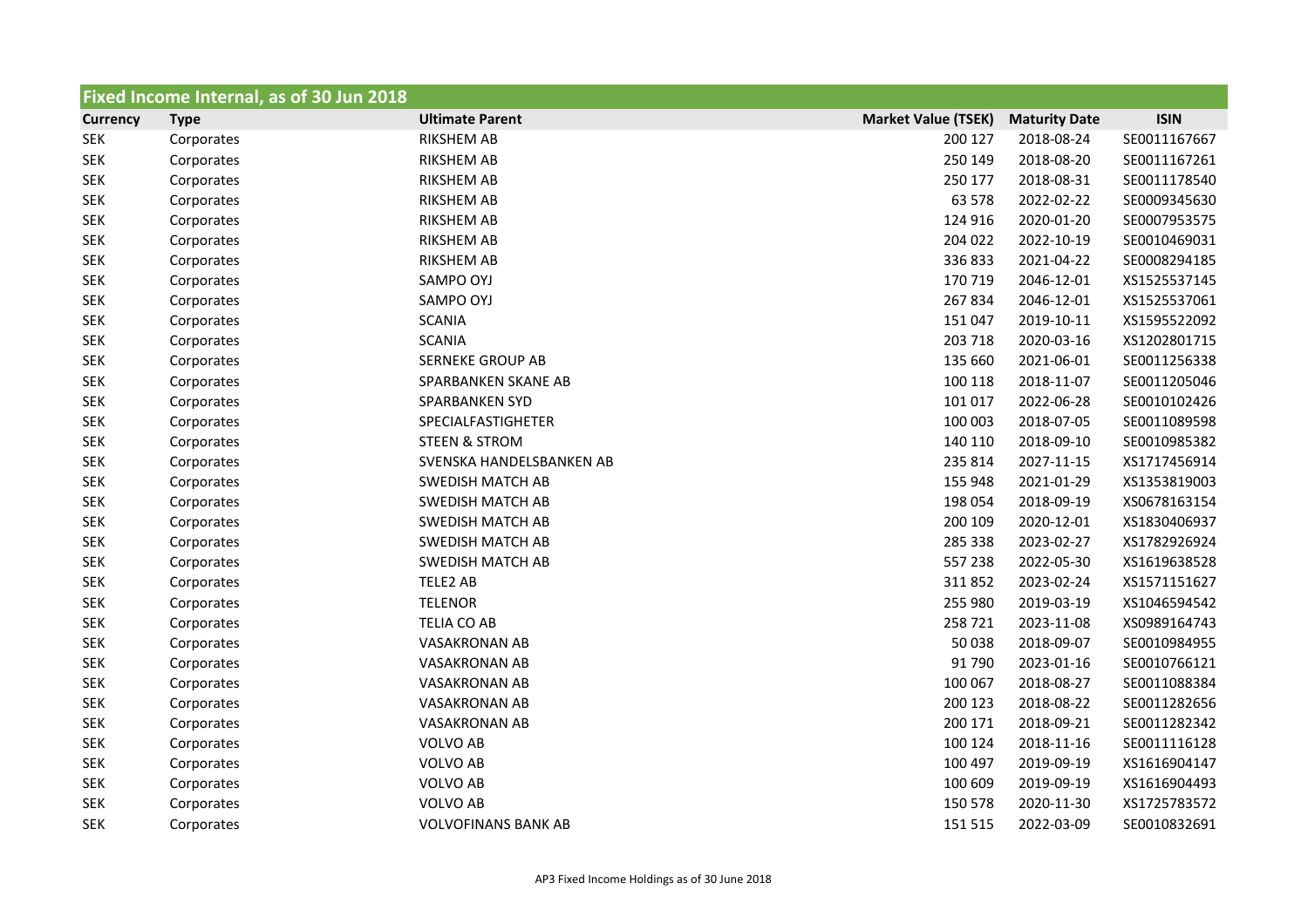| Fixed Income Internal, as of 30 Jun 2018 |                          |                                                    |                            |                      |              |  |  |
|------------------------------------------|--------------------------|----------------------------------------------------|----------------------------|----------------------|--------------|--|--|
| <b>Currency</b>                          | <b>Type</b>              | <b>Ultimate Parent</b>                             | <b>Market Value (TSEK)</b> | <b>Maturity Date</b> | <b>ISIN</b>  |  |  |
| <b>SEK</b>                               | Corporates               | <b>WILLHEM AB</b>                                  | 100 075                    | 2018-09-04           | SE0011178581 |  |  |
| <b>SEK</b>                               | Corporates               | <b>WILLHEM AB</b>                                  | 100 076                    | 2018-09-06           | SE0011204742 |  |  |
| <b>SEK</b>                               | Corporates               | <b>WILLHEM AB</b>                                  | 100 083                    | 2018-09-17           | SE0011281427 |  |  |
| <b>SEK</b>                               | Corporates               | <b>WILLHEM AB</b>                                  | 100 102                    | 2018-10-17           | SE0011281856 |  |  |
| <b>SEK</b>                               | Corporates               | <b>WILLHEM AB</b>                                  | 140 811                    | 2020-06-26           | SE0010102046 |  |  |
| <b>SEK</b>                               | Corporates               | <b>WILLHEM AB</b>                                  | 150 081                    | 2018-08-15           | SE0011090364 |  |  |
| <b>SEK</b>                               | Corporates               | <b>WILLHEM AB</b>                                  | 150 138                    | 2018-10-05           | SE0011337252 |  |  |
| <b>SEK</b>                               | Corporates               | <b>WILLHEM AB</b>                                  | 152 678                    | 2021-11-01           | SE0009242332 |  |  |
| <b>SEK</b>                               | Corporates               | <b>WILLHEM AB</b>                                  | 200 003                    | 2018-07-04           | SE0011088392 |  |  |
| <b>SEK</b>                               | Corporates               | <b>WILLHEM AB</b>                                  | 200 177                    | 2018-09-28           | SE0011310291 |  |  |
| <b>SEK</b>                               | Corporates               | <b>WILLHEM AB</b>                                  | 250 121                    | 2018-08-10           | SE0011089580 |  |  |
| <b>SEK</b>                               | Corporates               | <b>WILLHEM AB</b>                                  | 300 242                    | 2018-09-13           | SE0011090844 |  |  |
| <b>SEK</b>                               | Corporates               | <b>WILLHEM AB</b>                                  | 383 267                    | 2021-06-09           | SE0008431985 |  |  |
| <b>USD</b>                               | Corporates               | <b>EXPORT-IMPORT BANK OF KOREA</b>                 | 435 664                    | 2021-02-11           | US302154BZ10 |  |  |
| <b>USD</b>                               | Corporates               | KOMMUNINVEST COOPERATIVE SOCIETY                   | 348 821                    | 2021-06-01           | XS1618289802 |  |  |
| <b>USD</b>                               | Corporates               | <b>VOLKSWAGEN AG</b>                               | 17673                      | 2020-05-22           | USU9273AAM72 |  |  |
| <b>USD</b>                               | Corporates               | <b>VOLKSWAGEN AG</b>                               | 17766                      | 2019-11-20           | XS1139232299 |  |  |
| <b>USD</b>                               | Corporates               | <b>VOLKSWAGEN AG</b>                               | 18 447                     | 2020-08-12           | USN93695BL23 |  |  |
| GBP                                      | Governments & Sovereigns | EUROPEAN INVESTMENT BANK                           | 365 036                    | 2020-03-07           | XS1051861851 |  |  |
| GBP                                      | Governments & Sovereigns | <b>KFW</b>                                         | 479 559                    | 2020-06-05           | XS1268337844 |  |  |
| GBP                                      | Governments & Sovereigns | UNITED KINGDOM OF GREAT BRITAIN AND NORTHERN IRELA | 184 502                    | 2019-03-07           | GB00B39R3F84 |  |  |
| GBP                                      | Governments & Sovereigns | UNITED KINGDOM OF GREAT BRITAIN AND NORTHERN IRELA | 209 397                    | 2027-12-07           | GB00B16NNR78 |  |  |
| GBP                                      | Governments & Sovereigns | UNITED KINGDOM OF GREAT BRITAIN AND NORTHERN IRELA | 244 486                    | 2020-07-22           | GB00BN65R198 |  |  |
| GBP                                      | Governments & Sovereigns | UNITED KINGDOM OF GREAT BRITAIN AND NORTHERN IRELA | 261 065                    | 2021-09-07           | GB00B4RMG977 |  |  |
| GBP                                      | Governments & Sovereigns | UNITED KINGDOM OF GREAT BRITAIN AND NORTHERN IRELA | 319873                     | 2022-03-07           | GB00B3KJDQ49 |  |  |
| <b>GBP</b>                               | Governments & Sovereigns | UNITED KINGDOM OF GREAT BRITAIN AND NORTHERN IRELA | 320 809                    | 2018-07-22           | GB00B8KP6M44 |  |  |
| GBP                                      | Governments & Sovereigns | UNITED KINGDOM OF GREAT BRITAIN AND NORTHERN IRELA | 354 017                    | 2027-07-22           | GB00BDRHNP05 |  |  |
| <b>GBP</b>                               | Governments & Sovereigns | UNITED KINGDOM OF GREAT BRITAIN AND NORTHERN IRELA | 425 046                    | 2026-07-22           | GB00BYZW3G56 |  |  |
| <b>GBP</b>                               | Governments & Sovereigns | UNITED KINGDOM OF GREAT BRITAIN AND NORTHERN IRELA | 440 898                    | 2025-09-07           | GB00BTHH2R79 |  |  |
| <b>GBP</b>                               | Governments & Sovereigns | UNITED KINGDOM OF GREAT BRITAIN AND NORTHERN IRELA | 484 230                    | 2024-09-07           | GB00BHBFH458 |  |  |
| GBP                                      | Governments & Sovereigns | UNITED KINGDOM OF GREAT BRITAIN AND NORTHERN IRELA | 568 483                    | 2025-03-07           | GB0030880693 |  |  |
| GBP                                      | Governments & Sovereigns | UNITED KINGDOM OF GREAT BRITAIN AND NORTHERN IRELA | 568 561                    | 2023-09-07           | GB00B7Z53659 |  |  |
| GBP                                      | Governments & Sovereigns | UNITED KINGDOM OF GREAT BRITAIN AND NORTHERN IRELA | 666 565                    | 2021-01-22           | GB00BYY5F581 |  |  |
| <b>GBP</b>                               | Governments & Sovereigns | UNITED KINGDOM OF GREAT BRITAIN AND NORTHERN IRELA | 1 1 3 1 3 7 2              | 2019-07-22           | GB00BDV0F150 |  |  |
| GBP                                      | Governments & Sovereigns | UNITED KINGDOM OF GREAT BRITAIN AND NORTHERN IRELA | 1 2 1 6 4 4 6              | 2022-09-07           | GB00B7L9SL19 |  |  |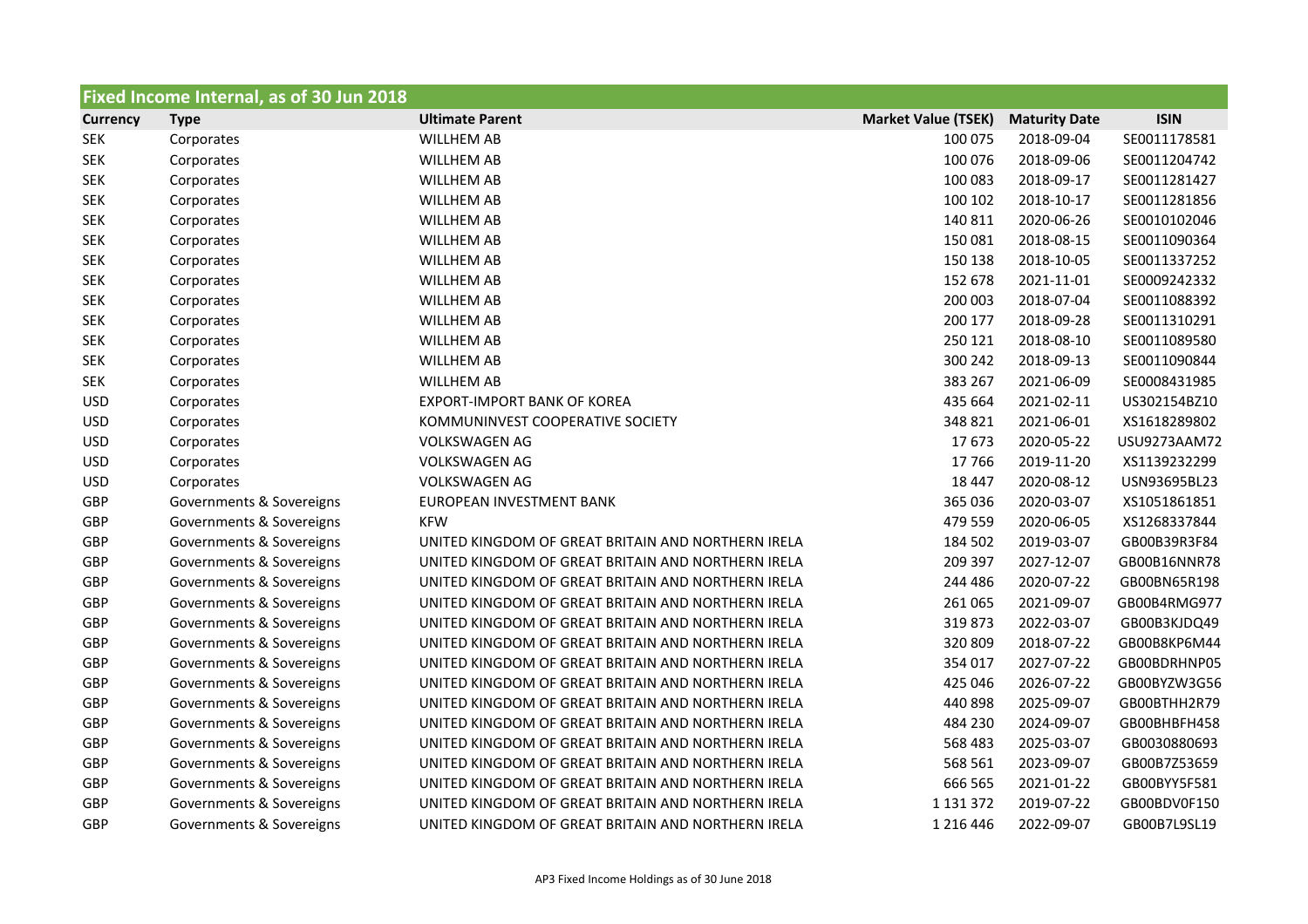|                 | Fixed Income Internal, as of 30 Jun 2018 |                                                |                            |                      |              |  |  |  |
|-----------------|------------------------------------------|------------------------------------------------|----------------------------|----------------------|--------------|--|--|--|
| <b>Currency</b> | <b>Type</b>                              | <b>Ultimate Parent</b>                         | <b>Market Value (TSEK)</b> | <b>Maturity Date</b> | <b>ISIN</b>  |  |  |  |
| JPY             | Governments & Sovereigns                 | <b>JAPAN</b>                                   | 210 299                    | 2024-09-10           | JP1120191EA0 |  |  |  |
| <b>SEK</b>      | Governments & Sovereigns                 | AFRICAN DEVELOPMENT BANK                       | 305 583                    | 2019-03-12           | XS1044956214 |  |  |  |
| <b>SEK</b>      | Governments & Sovereigns                 | AFRICAN DEVELOPMENT BANK                       | 500 937                    | 2022-06-01           | XS1527751991 |  |  |  |
| <b>SEK</b>      | Governments & Sovereigns                 | EUROPEAN BANK FOR RECONSTRUCTION & DEVELOPMENT | 201 542                    | 2023-05-24           | XS1825539056 |  |  |  |
| <b>SEK</b>      | Governments & Sovereigns                 | EUROPEAN INVESTMENT BANK                       | 230 281                    | 2020-12-01           | XS0219399275 |  |  |  |
| <b>SEK</b>      | Governments & Sovereigns                 | EUROPEAN INVESTMENT BANK                       | 277 687                    | 2020-12-01           | XS0267891843 |  |  |  |
| <b>SEK</b>      | Governments & Sovereigns                 | EUROPEAN INVESTMENT BANK                       | 303 672                    | 2022-07-19           | XS1551293019 |  |  |  |
| <b>SEK</b>      | Governments & Sovereigns                 | EUROPEAN INVESTMENT BANK                       | 504 374                    | 2025-01-30           | XS1757428088 |  |  |  |
| <b>SEK</b>      | Governments & Sovereigns                 | EUROPEAN INVESTMENT BANK                       | 509 932                    | 2021-01-20           | XS1346202184 |  |  |  |
| <b>SEK</b>      | Governments & Sovereigns                 | EUROPEAN INVESTMENT BANK                       | 515 617                    | 2019-04-23           | XS0773059042 |  |  |  |
| <b>SEK</b>      | Governments & Sovereigns                 | EUROPEAN INVESTMENT BANK                       | 567894                     | 2023-11-13           | XS0852107266 |  |  |  |
| <b>SEK</b>      | Governments & Sovereigns                 | <b>FINNVERA</b>                                | 400 018                    | 2018-08-17           | XS0981865065 |  |  |  |
| <b>SEK</b>      | Governments & Sovereigns                 | <b>KFW</b>                                     | 252 820                    | 2023-01-23           | XS1756683659 |  |  |  |
| <b>SEK</b>      | Governments & Sovereigns                 | <b>KFW</b>                                     | 507 917                    | 2021-01-27           | XS1351716896 |  |  |  |
| <b>SEK</b>      | Governments & Sovereigns                 | KINGDOM OF SWEDEN                              | 29 163                     | 2025-05-12           | SE0005676608 |  |  |  |
| <b>SEK</b>      | Governments & Sovereigns                 | KINGDOM OF SWEDEN                              | 71820                      | 2039-03-30           | SE0002829192 |  |  |  |
| <b>SEK</b>      | Governments & Sovereigns                 | KINGDOM OF SWEDEN                              | 97 797                     | 2019-06-01           | SE0006758736 |  |  |  |
| <b>SEK</b>      | Governments & Sovereigns                 | KINGDOM OF SWEDEN                              | 106 292                    | 2026-11-12           | SE0007125927 |  |  |  |
| <b>SEK</b>      | Governments & Sovereigns                 | KINGDOM OF SWEDEN                              | 159 991                    | 2027-12-01           | SE0009548704 |  |  |  |
| <b>SEK</b>      | Governments & Sovereigns                 | KINGDOM OF SWEDEN                              | 308 275                    | 2028-12-01           | SE0000556599 |  |  |  |
| <b>SEK</b>      | Governments & Sovereigns                 | KINGDOM OF SWEDEN                              | 442 411                    | 2026-06-01           | SE0008014062 |  |  |  |
| <b>SEK</b>      | Governments & Sovereigns                 | KINGDOM OF SWEDEN                              | 544 337                    | 2022-06-01           | SE0004211084 |  |  |  |
| <b>SEK</b>      | Governments & Sovereigns                 | KINGDOM OF SWEDEN                              | 547 910                    | 2025-06-01           | SE0005703550 |  |  |  |
| <b>SEK</b>      | Governments & Sovereigns                 | KINGDOM OF SWEDEN                              | 571 114                    | 2032-06-01           | SE0007045745 |  |  |  |
| <b>SEK</b>      | Governments & Sovereigns                 | KINGDOM OF SWEDEN                              | 790 646                    | 2020-12-01           | SE0000317943 |  |  |  |
| <b>SEK</b>      | Governments & Sovereigns                 | KINGDOM OF SWEDEN                              | 1 2 3 4 4 6 5              | 2022-06-01           | SE0003784461 |  |  |  |
| <b>SEK</b>      | Governments & Sovereigns                 | NORDIC INVESTMENT BANK                         | 201 763                    | 2022-08-29           | XS1673097637 |  |  |  |
| <b>SEK</b>      | Governments & Sovereigns                 | NORDIC INVESTMENT BANK                         | 204 220                    | 2021-01-20           | XS1347786797 |  |  |  |
| <b>SEK</b>      | Governments & Sovereigns                 | NORDIC INVESTMENT BANK                         | 300 258                    | 2023-09-22           | XS1494406074 |  |  |  |
| <b>SEK</b>      | Governments & Sovereigns                 | NORDIC INVESTMENT BANK                         | 352 589                    | 2020-04-23           | XS1222727536 |  |  |  |
| <b>SEK</b>      | Governments & Sovereigns                 | NORDIC INVESTMENT BANK                         | 406 465                    | 2021-04-26           | XS1399311064 |  |  |  |
| <b>SEK</b>      | Governments & Sovereigns                 | ORESUNDSBRO KONSORTIET                         | 194 854                    | 2020-12-01           | SE0001157173 |  |  |  |
| <b>SEK</b>      | Governments & Sovereigns                 | RIKSBANKEN                                     | 3 000 080                  | 2018-07-04           | SE0011415546 |  |  |  |
| <b>SEK</b>      | Governments & Sovereigns                 | <b>WORLD BANK GROUP/THE</b>                    | 202 666                    | 2023-01-30           | XS1759252445 |  |  |  |
| <b>SEK</b>      | Governments & Sovereigns                 | <b>WORLD BANK GROUP/THE</b>                    | 202 765                    | 2025-05-12           | XS1801906600 |  |  |  |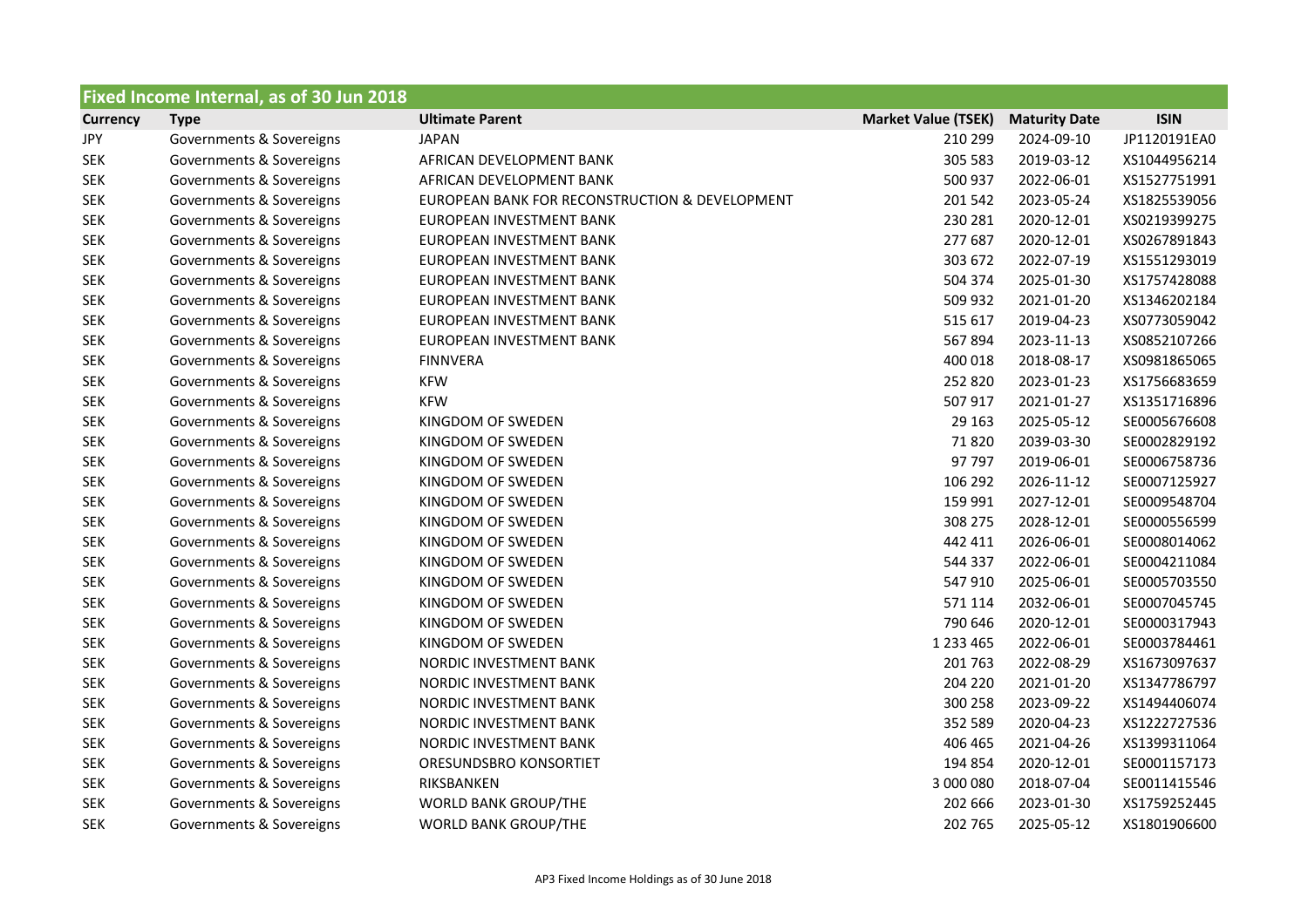|                 | Fixed Income Internal, as of 30 Jun 2018 |                                                |                            |                      |              |  |  |
|-----------------|------------------------------------------|------------------------------------------------|----------------------------|----------------------|--------------|--|--|
| <b>Currency</b> | <b>Type</b>                              | <b>Ultimate Parent</b>                         | <b>Market Value (TSEK)</b> | <b>Maturity Date</b> | <b>ISIN</b>  |  |  |
| <b>SEK</b>      | Governments & Sovereigns                 | <b>WORLD BANK GROUP/THE</b>                    | 609 268                    | 2019-06-23           | XS1078475024 |  |  |
| <b>USD</b>      | Governments & Sovereigns                 | AFRICAN DEVELOPMENT BANK                       | 481529                     | 2018-12-17           | US00828EBJ73 |  |  |
| <b>USD</b>      | Governments & Sovereigns                 | ASIAN DEVELOPMENT BANK                         | 882 907                    | 2019-08-16           | US045167DQ35 |  |  |
| <b>USD</b>      | Governments & Sovereigns                 | DEVELOPMENT BANK OF JAPAN                      | 359 009                    | 2018-10-03           | XS0974284092 |  |  |
| <b>USD</b>      | Governments & Sovereigns                 | <b>DEXIA</b>                                   | 450 744                    | 2019-01-30           | US25215DAJ81 |  |  |
| <b>USD</b>      | Governments & Sovereigns                 | EUROPEAN BANK FOR RECONSTRUCTION & DEVELOPMENT | 526 533                    | 2021-07-15           | US29874QDG64 |  |  |
| <b>USD</b>      | Governments & Sovereigns                 | EXPORT DEVELOPMENT CANADA                      | 333 985                    | 2018-12-10           | US30216BFY39 |  |  |
| <b>USD</b>      | Governments & Sovereigns                 | EXPORT DEVELOPMENT CANADA                      | 789 935                    | 2020-06-01           | US30216BGU08 |  |  |
| <b>USD</b>      | Governments & Sovereigns                 | <b>KFW</b>                                     | 524 267                    | 2019-10-15           | US500769GF56 |  |  |
| <b>USD</b>      | Governments & Sovereigns                 | <b>KFW</b>                                     | 728 836                    | 2020-11-30           | US500769GU24 |  |  |
| <b>USD</b>      | Governments & Sovereigns                 | <b>KFW</b>                                     | 1 301 932                  | 2022-09-29           | US500769HP20 |  |  |
| <b>USD</b>      | Governments & Sovereigns                 | NORDIC INVESTMENT BANK                         | 406 593                    | 2021-09-30           | US65562QAW50 |  |  |
| <b>USD</b>      | Governments & Sovereigns                 | OESTERREICHISCHE KONTROLLBANK AG               | 223 426                    | 2019-03-12           | US676167BK43 |  |  |
| <b>USD</b>      | Governments & Sovereigns                 | UNITED STATES OF AMERICA                       | 133 175                    | 2019-04-15           | US912828C996 |  |  |
| <b>USD</b>      | Governments & Sovereigns                 | UNITED STATES OF AMERICA                       | 191 490                    | 2027-01-15           | US912810PS15 |  |  |
| <b>USD</b>      | Governments & Sovereigns                 | UNITED STATES OF AMERICA                       | 222 050                    | 2041-05-15           | US912810QQ40 |  |  |
| <b>USD</b>      | Governments & Sovereigns                 | UNITED STATES OF AMERICA                       | 222 834                    | 2038-05-15           | US912810PX00 |  |  |
| <b>USD</b>      | Governments & Sovereigns                 | UNITED STATES OF AMERICA                       | 224 628                    | 2018-08-31           | US912828RE27 |  |  |
| <b>USD</b>      | Governments & Sovereigns                 | UNITED STATES OF AMERICA                       | 225 433                    | 2044-11-15           | US912810RJ97 |  |  |
| <b>USD</b>      | Governments & Sovereigns                 | UNITED STATES OF AMERICA                       | 236 822                    | 2020-04-15           | US912828K338 |  |  |
| <b>USD</b>      | Governments & Sovereigns                 | UNITED STATES OF AMERICA                       | 237 487                    | 2023-01-15           | US912828UH11 |  |  |
| <b>USD</b>      | Governments & Sovereigns                 | UNITED STATES OF AMERICA                       | 243 514                    | 2022-01-15           | US912828SA95 |  |  |
| <b>USD</b>      | Governments & Sovereigns                 | UNITED STATES OF AMERICA                       | 244 744                    | 2046-05-15           | US912810RS96 |  |  |
| <b>USD</b>      | Governments & Sovereigns                 | UNITED STATES OF AMERICA                       | 264 160                    | 2020-10-31           | US912828WC06 |  |  |
| <b>USD</b>      | Governments & Sovereigns                 | UNITED STATES OF AMERICA                       | 265 520                    | 2028-04-15           | US912810FD55 |  |  |
| <b>USD</b>      | Governments & Sovereigns                 | UNITED STATES OF AMERICA                       | 266 005                    | 2021-02-28           | US912828B907 |  |  |
| <b>USD</b>      | Governments & Sovereigns                 | UNITED STATES OF AMERICA                       | 266 346                    | 2025-01-15           | US912810FR42 |  |  |
| <b>USD</b>      | Governments & Sovereigns                 | UNITED STATES OF AMERICA                       | 277817                     | 2045-02-15           | US912810RL44 |  |  |
| <b>USD</b>      | Governments & Sovereigns                 | UNITED STATES OF AMERICA                       | 288 674                    | 2024-01-15           | US912828B253 |  |  |
| <b>USD</b>      | Governments & Sovereigns                 | UNITED STATES OF AMERICA                       | 312 023                    | 2026-01-15           | US912810FS25 |  |  |
| <b>USD</b>      | Governments & Sovereigns                 | UNITED STATES OF AMERICA                       | 325 976                    | 2021-04-15           | US912828Q608 |  |  |
| <b>USD</b>      | Governments & Sovereigns                 | UNITED STATES OF AMERICA                       | 339078                     | 2041-02-15           | US912810QP66 |  |  |
| <b>USD</b>      | Governments & Sovereigns                 | UNITED STATES OF AMERICA                       | 401 230                    | 2018-12-15           | US912828N225 |  |  |
| <b>USD</b>      | Governments & Sovereigns                 | UNITED STATES OF AMERICA                       | 401 375                    | 2019-04-30           | US912828D234 |  |  |
| <b>USD</b>      | Governments & Sovereigns                 | UNITED STATES OF AMERICA                       | 426 507                    | 2027-11-15           | US9128283F58 |  |  |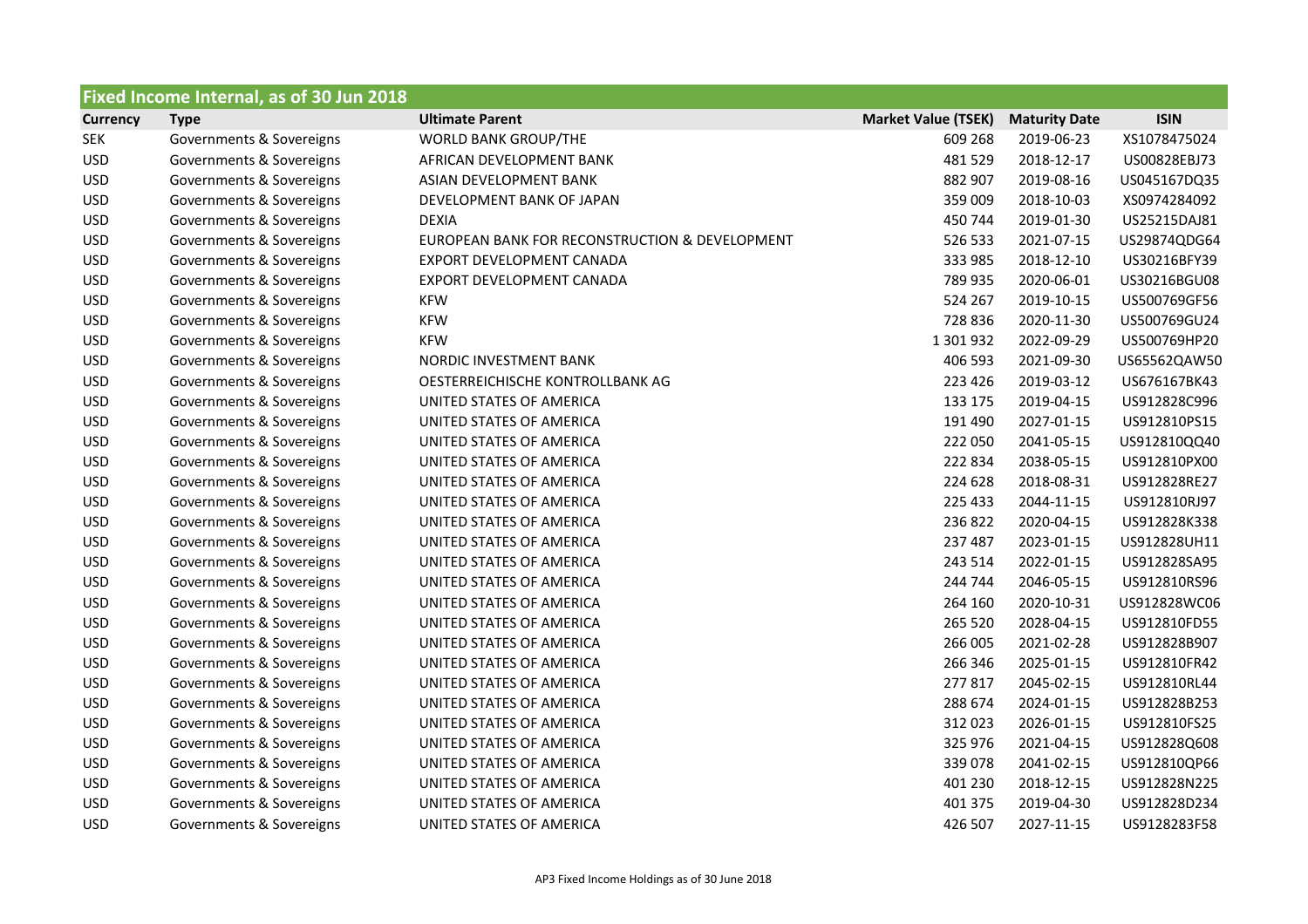|                 | <b>Fixed Income Internal, as of 30 Jun 2018</b> |                          |                            |                      |              |
|-----------------|-------------------------------------------------|--------------------------|----------------------------|----------------------|--------------|
| <b>Currency</b> | <b>Type</b>                                     | <b>Ultimate Parent</b>   | <b>Market Value (TSEK)</b> | <b>Maturity Date</b> | <b>ISIN</b>  |
| <b>USD</b>      | Governments & Sovereigns                        | UNITED STATES OF AMERICA | 427 095                    | 2025-08-15           | US912828K742 |
| <b>USD</b>      | Governments & Sovereigns                        | UNITED STATES OF AMERICA | 434 558                    | 2022-09-30           | US9128282W90 |
| <b>USD</b>      | Governments & Sovereigns                        | UNITED STATES OF AMERICA | 434 771                    | 2021-11-30           | US912828U659 |
| <b>USD</b>      | Governments & Sovereigns                        | UNITED STATES OF AMERICA | 445 636                    | 2021-06-30           | US912828WR74 |
| <b>USD</b>      | Governments & Sovereigns                        | UNITED STATES OF AMERICA | 691 417                    | 2027-05-15           | US912828X885 |
| <b>USD</b>      | Governments & Sovereigns                        | UNITED STATES OF AMERICA | 705 087                    | 2024-08-15           | US912828D564 |
| <b>USD</b>      | Governments & Sovereigns                        | UNITED STATES OF AMERICA | 707 915                    | 2021-09-30           | US912828F213 |
| <b>USD</b>      | Governments & Sovereigns                        | UNITED STATES OF AMERICA | 788 320                    | 2020-03-31           | US912828UV05 |
| <b>USD</b>      | Governments & Sovereigns                        | UNITED STATES OF AMERICA | 826 226                    | 2026-02-15           | US912828P469 |
| <b>USD</b>      | Governments & Sovereigns                        | UNITED STATES OF AMERICA | 836 002                    | 2023-07-31           | US912828S927 |
| <b>USD</b>      | Governments & Sovereigns                        | UNITED STATES OF AMERICA | 840 699                    | 2026-11-15           | US912828U246 |
| <b>USD</b>      | Governments & Sovereigns                        | UNITED STATES OF AMERICA | 849 469                    | 2023-03-31           | US912828Q293 |
| <b>USD</b>      | Governments & Sovereigns                        | UNITED STATES OF AMERICA | 856 516                    | 2022-11-15           | US912828TY62 |
| <b>USD</b>      | Governments & Sovereigns                        | UNITED STATES OF AMERICA | 856 698                    | 2023-05-15           | US912828VB32 |
| <b>USD</b>      | Governments & Sovereigns                        | UNITED STATES OF AMERICA | 859053                     | 2027-08-15           | US9128282R06 |
| <b>USD</b>      | Governments & Sovereigns                        | UNITED STATES OF AMERICA | 861 290                    | 2027-02-15           | US912828V988 |
| <b>USD</b>      | Governments & Sovereigns                        | UNITED STATES OF AMERICA | 864 622                    | 2022-05-31           | US912828XR65 |
| <b>USD</b>      | Governments & Sovereigns                        | UNITED STATES OF AMERICA | 870 527                    | 2024-02-29           | US912828W481 |
| <b>USD</b>      | Governments & Sovereigns                        | UNITED STATES OF AMERICA | 870947                     | 2022-04-30           | US912828X471 |
| <b>USD</b>      | Governments & Sovereigns                        | UNITED STATES OF AMERICA | 871 693                    | 2022-10-31           | US9128283C28 |
| <b>USD</b>      | Governments & Sovereigns                        | UNITED STATES OF AMERICA | 873 169                    | 2022-03-31           | US912828W895 |
| <b>USD</b>      | Governments & Sovereigns                        | UNITED STATES OF AMERICA | 875 293                    | 2022-02-28           | US912828W556 |
| <b>USD</b>      | Governments & Sovereigns                        | UNITED STATES OF AMERICA | 877319                     | 2022-01-31           | US912828V723 |
| <b>USD</b>      | Governments & Sovereigns                        | UNITED STATES OF AMERICA | 877860                     | 2022-07-31           | US912828XQ82 |
| <b>USD</b>      | Governments & Sovereigns                        | UNITED STATES OF AMERICA | 878 188                    | 2019-11-15           | US912828U329 |
| <b>USD</b>      | Governments & Sovereigns                        | UNITED STATES OF AMERICA | 878 507                    | 2020-05-31           | US912828XE52 |
| <b>USD</b>      | Governments & Sovereigns                        | UNITED STATES OF AMERICA | 878 930                    | 2021-10-31           | US912828F965 |
| <b>USD</b>      | Governments & Sovereigns                        | UNITED STATES OF AMERICA | 880 180                    | 2019-10-15           | US912828T594 |
| <b>USD</b>      | Governments & Sovereigns                        | UNITED STATES OF AMERICA | 880 679                    | 2021-05-31           | US912828WN60 |
| <b>USD</b>      | Governments & Sovereigns                        | UNITED STATES OF AMERICA | 882 164                    | 2020-01-31           | US912828H524 |
| <b>USD</b>      | Governments & Sovereigns                        | UNITED STATES OF AMERICA | 882 213                    | 2020-02-29           | US912828J504 |
| <b>USD</b>      | Governments & Sovereigns                        | UNITED STATES OF AMERICA | 882 300                    | 2020-07-15           | US9128282J89 |
| <b>USD</b>      | Governments & Sovereigns                        | UNITED STATES OF AMERICA | 886766                     | 2019-05-31           | US912828XS49 |
| <b>USD</b>      | Governments & Sovereigns                        | UNITED STATES OF AMERICA | 887955                     | 2021-08-15           | US912828RC60 |
| <b>USD</b>      | Governments & Sovereigns                        | UNITED STATES OF AMERICA | 888026                     | 2020-09-30           | US912828VZ00 |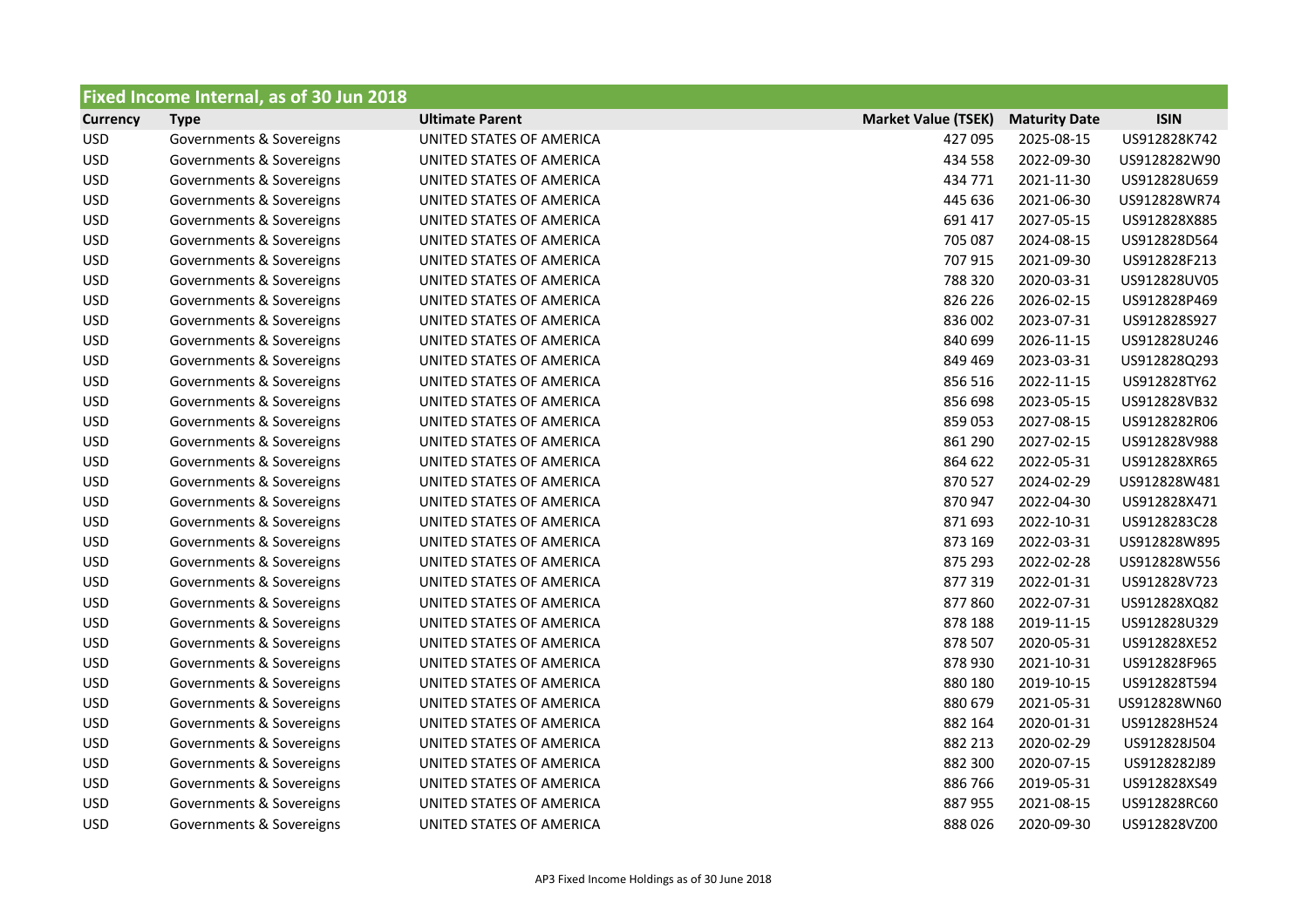| Fixed Income Internal, as of 30 Jun 2018 |                                    |                                    |                            |                      |              |  |
|------------------------------------------|------------------------------------|------------------------------------|----------------------------|----------------------|--------------|--|
| <b>Currency</b>                          | <b>Type</b>                        | <b>Ultimate Parent</b>             | <b>Market Value (TSEK)</b> | <b>Maturity Date</b> | <b>ISIN</b>  |  |
| <b>USD</b>                               | Governments & Sovereigns           | UNITED STATES OF AMERICA           | 891082                     | 2021-03-31           | US912828C574 |  |
| <b>USD</b>                               | Governments & Sovereigns           | UNITED STATES OF AMERICA           | 892 820                    | 2020-08-31           | US912828VV95 |  |
| <b>USD</b>                               | Governments & Sovereigns           | UNITED STATES OF AMERICA           | 897 451                    | 2023-11-15           | US912828WE61 |  |
| <b>USD</b>                               | Governments & Sovereigns           | UNITED STATES OF AMERICA           | 899 705                    | 2025-02-28           | US9128283Z13 |  |
| <b>USD</b>                               | Governments & Sovereigns           | UNITED STATES OF AMERICA           | 900 687                    | 2020-12-31           | US912828A834 |  |
| <b>USD</b>                               | Governments & Sovereigns           | UNITED STATES OF AMERICA           | 902 721                    | 2024-02-15           | US912828B667 |  |
| <b>USD</b>                               | Governments & Sovereigns           | UNITED STATES OF AMERICA           | 929 685                    | 2021-02-15           | US912828PX26 |  |
| <b>USD</b>                               | Governments & Sovereigns           | UNITED STATES OF AMERICA           | 949 308                    | 2025-11-15           | US912828M565 |  |
| <b>USD</b>                               | Governments & Sovereigns           | UNITED STATES OF AMERICA           | 978 010                    | 2021-04-30           | US912828WG10 |  |
| <b>USD</b>                               | Governments & Sovereigns           | UNITED STATES OF AMERICA           | 984 246                    | 2026-05-15           | US912828R366 |  |
| <b>USD</b>                               | Governments & Sovereigns           | UNITED STATES OF AMERICA           | 1030238                    | 2025-05-15           | US912828XB14 |  |
| <b>USD</b>                               | Governments & Sovereigns           | UNITED STATES OF AMERICA           | 1048868                    | 2020-04-30           | US912828VA58 |  |
| <b>USD</b>                               | Governments & Sovereigns           | UNITED STATES OF AMERICA           | 1071052                    | 2023-08-15           | US912828VS66 |  |
| <b>USD</b>                               | Governments & Sovereigns           | UNITED STATES OF AMERICA           | 1 104 329                  | 2024-05-15           | US912828WJ58 |  |
| <b>USD</b>                               | Governments & Sovereigns           | UNITED STATES OF AMERICA           | 1 198 931                  | 2021-12-31           | US912828G872 |  |
| <b>USD</b>                               | Governments & Sovereigns           | UNITED STATES OF AMERICA           | 1 2 1 5 4 9 9              | 2024-11-15           | US912828G385 |  |
| <b>USD</b>                               | Governments & Sovereigns           | UNITED STATES OF AMERICA           | 1 3 1 0 1 6 3              | 2023-02-15           | US912828UN88 |  |
| <b>USD</b>                               | Governments & Sovereigns           | UNITED STATES OF AMERICA           | 1 3 2 1 7 7 3              | 2019-09-30           | US912828TR12 |  |
| <b>USD</b>                               | Governments & Sovereigns           | <b>WORLD BANK GROUP/THE</b>        | 806 400                    | 2022-10-24           | US45950VLH77 |  |
| <b>USD</b>                               | <b>Insurance-Linked Securities</b> | <b>Insurance-Linked Securities</b> | 5 096 312                  |                      |              |  |
| <b>EUR</b>                               | Mortgages & Agencies               | <b>TROPHI AB</b>                   | 462 114                    | 2025-12-31           |              |  |
| <b>SEK</b>                               | Mortgages & Agencies               | HEMSÖ INTRESSENTER                 | 582 540                    | 2023-12-31           |              |  |
| <b>SEK</b>                               | Mortgages & Agencies               | HEMSÖ INTRESSENTER                 | 915 751                    | 2030-03-30           |              |  |
| <b>SEK</b>                               | Mortgages & Agencies               | IKANO BOSTAD STOCKHOLM AB          | 242 121                    | 2019-03-25           | SE0005849452 |  |
| <b>SEK</b>                               | Mortgages & Agencies               | SV HYPOTEKSPENSION                 | 1013125                    | 2020-01-27           | SE0007691621 |  |
| <b>SEK</b>                               | Mortgages & Agencies               | SVENSKA HANDELSBANKEN AB           | 413 011                    | 2018-12-19           | SE0005498300 |  |
| <b>SEK</b>                               | Mortgages & Agencies               | SVENSKA HANDELSBANKEN AB           | 532 574                    | 2023-06-01           | SE0010441303 |  |
| <b>SEK</b>                               | Mortgages & Agencies               | SVENSKA HANDELSBANKEN AB           | 575 529                    | 2021-03-17           | SE0007577366 |  |
| <b>SEK</b>                               | Mortgages & Agencies               | SVENSKA HANDELSBANKEN AB           | 602 820                    | 2022-09-21           | SE0003174838 |  |
| <b>SEK</b>                               | Mortgages & Agencies               | SVENSKA HANDELSBANKEN AB           | 632 376                    | 2021-12-15           | SE0008992515 |  |
| <b>SEK</b>                               | Mortgages & Agencies               | SVENSKA HANDELSBANKEN AB           | 763 594                    | 2020-06-17           | SE0003174820 |  |
| <b>SEK</b>                               | Mortgages & Agencies               | SVENSKA HANDELSBANKEN AB           | 949 952                    | 2019-09-18           | SE0005965746 |  |
| <b>SEK</b>                               | Mortgages & Agencies               | <b>SWEDBANK AB</b>                 | 102 382                    | 2023-03-15           | SE0010133207 |  |
| <b>SEK</b>                               | Mortgages & Agencies               | SWEDBANK AB                        | 729 623                    | 2019-06-19           | SE0004270023 |  |
| <b>SEK</b>                               | Mortgages & Agencies               | <b>TRENUM AB</b>                   | 338 469                    | 2040-05-11           |              |  |